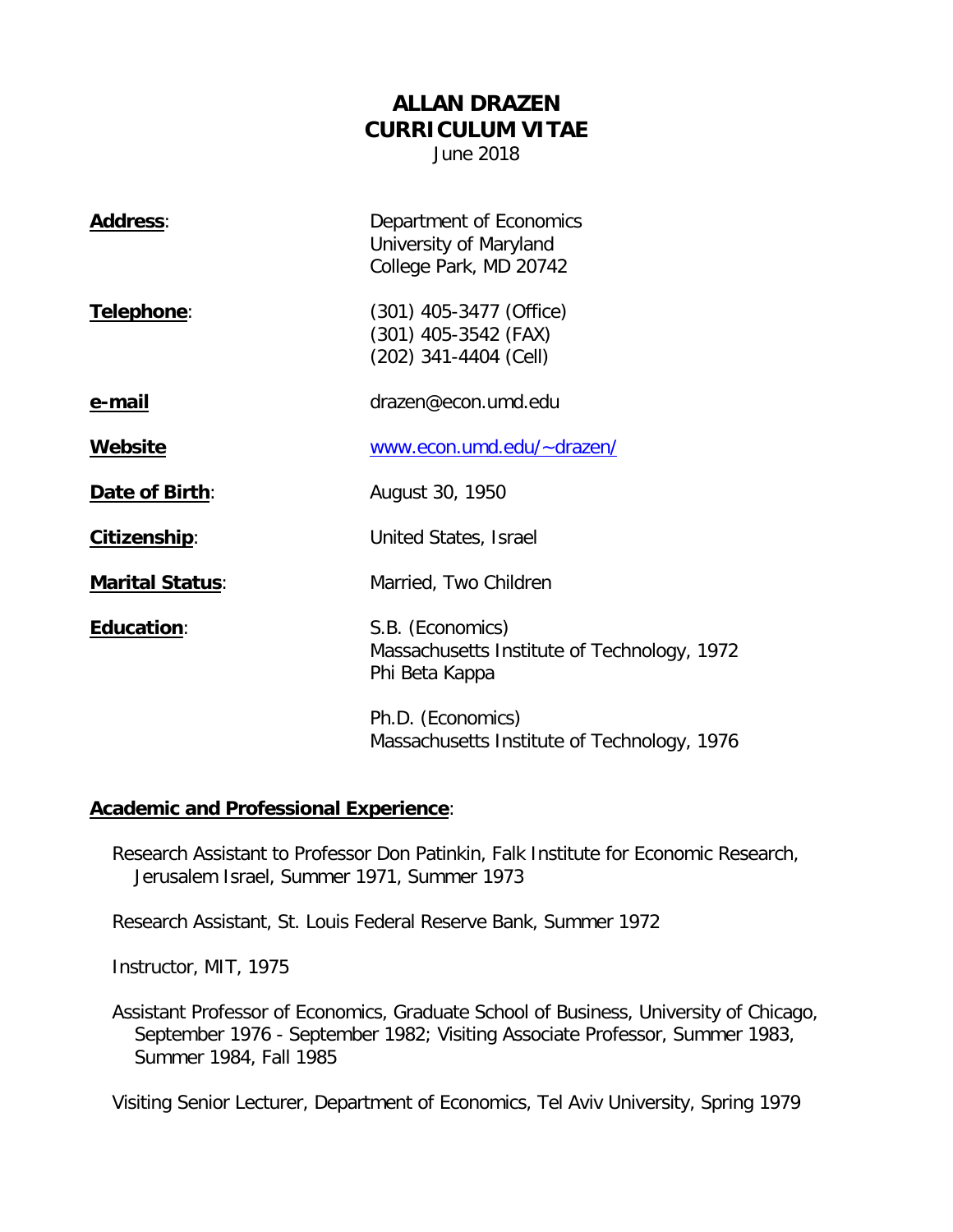Visiting Assistant Professor, Department of Economics, University of Michigan, Fall 1980

Lady Davis Research Fellow, Department of Economics, Hebrew University of Jerusalem, January - July 1981

Senior Lecturer, Department of Economics, Tel Aviv University, 1982 - 1988

Associate Professor, Department of Economics, Tel Aviv University, 1988 - 1990

- Visiting Research Associate, Institute for International Economic Studies, Stockholm, Sweden, January - February 1986, September 1986, February 1987, July-August 1987, May 2004
- Visiting Associate Professor, Department of Economics, University of Pennsylvania, 1987-88

Visiting Professor, Department of Economics, Princeton University 1988-90

- Professor, Department of Economics, University of Maryland, August 1990 September 2011
- Co-Director, Center for International Economics, University of Maryland, 1994 2001
- Consultant International Monetary Fund, World Bank, InterAmerican Development Bank
- Lady Davis Professor, Department of Economics, Hebrew University of Jerusalem, January - July 1997
- William Haber Professor of Economics, Hebrew University of Jerusalem, October 1999 September 2000
- Professor of Economics, Berglas School of Economics, Tel-Aviv University, October 2000 – September 2006
- Jack and Lisa Yael Professor of Comparative Economics, Berglas School of Economics, Tel-Aviv University, October 2002 – September 2006

Director, Foerder Institute for Economic Research, Tel Aviv University, 2001 – 2004

Executive Committee, Israel Economic Association, 2001-4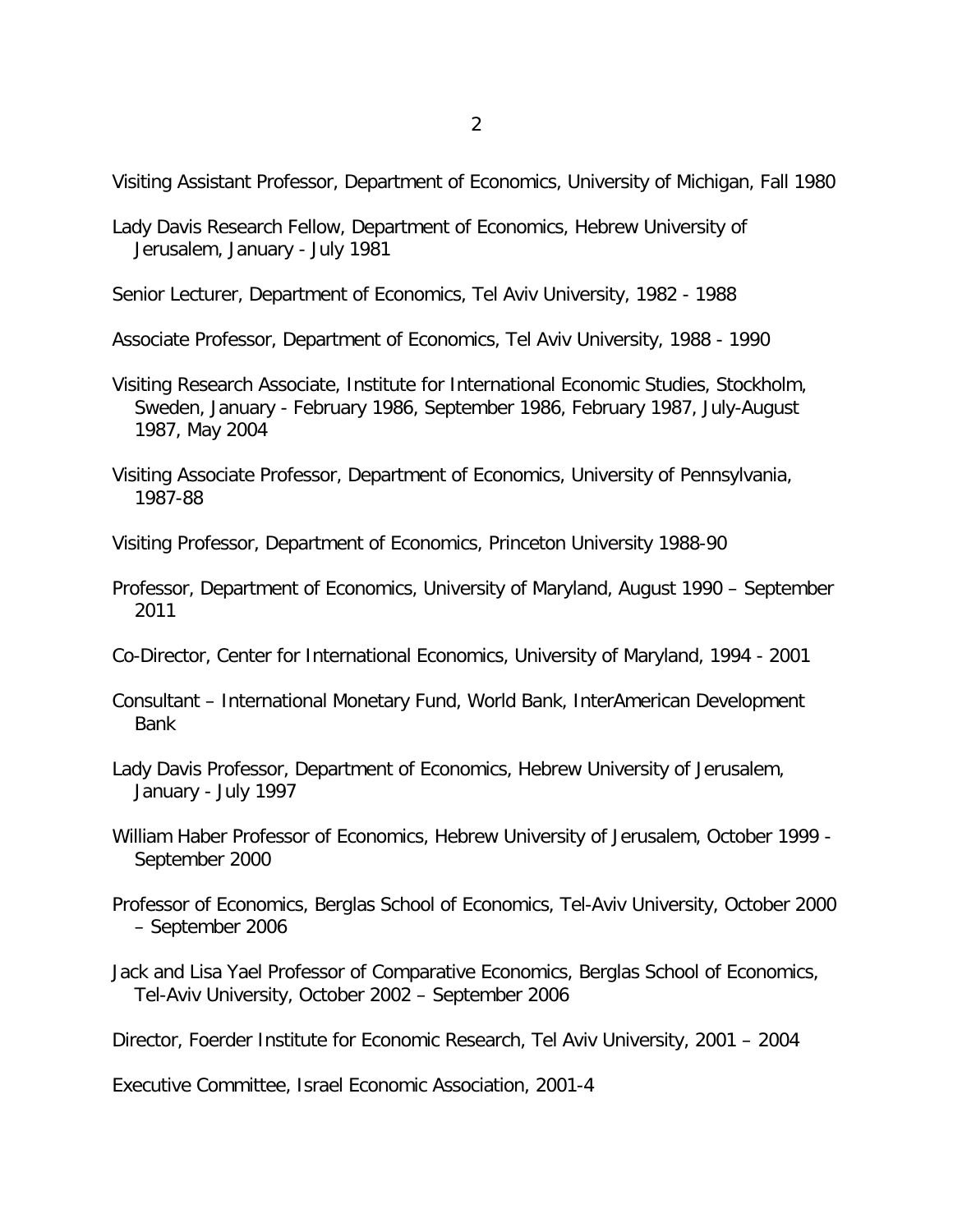Co-Organizer, NBER Summer Institute in International Finance and Macroeconomics, Summer 2002, Summer 2003

Economic Policy Panel 2006-7

Visiting Fellow, Collegio Carlo Alberto, University of Torino, Spring-Summer 2009

Senior Fellow, Collegio Carlo Alberto, University of Torino, January 2010 – December 2012

Research Associate, National Bureau of Economic Research, September 1990 - present

Research Fellow, Centre for Economic Policy Research, (International Macroeconomics, Public Policy), September 2000 - present

Scientific Advisory Committee, CREI, Universitat Pompeu Fabra

Co-Organizer, Annual Washington Political Economy Conference, 2014-present

Neil Moskowitz Professor of Economics, Department of Economics, University of Maryland, September 2011 – September 2016 (This is a term chair in the department with a limit of five years. I was the inaugural holder of the chair.)

Chaire Banque de France Visiting Professor, Paris School of Economics, September 2014 – June 2015

Gaspard Monge Visiting Professor, École Polytechnique, January-May 2018

### **Editorships:**

Co-Editor, Economics and Politics, 1998-2003 Board of Editors, Economics and Politics, 2006-2009 Board of Editors, European Economic Review, 1992-1997, 2005-2008 Board of Editors, Journal of the European Economic Association, 2003-2008 Associate Editor, Journal of Economic Growth 1996-2001 Board of Editors, American Economic Review 1998-2003 Board of Editors, European Journal of Political Economy 2000-2006

### **Teaching Experience**:

Undergraduate – Macroeconomics; Economic Growth; Political Economy; Fairness and **Inequality**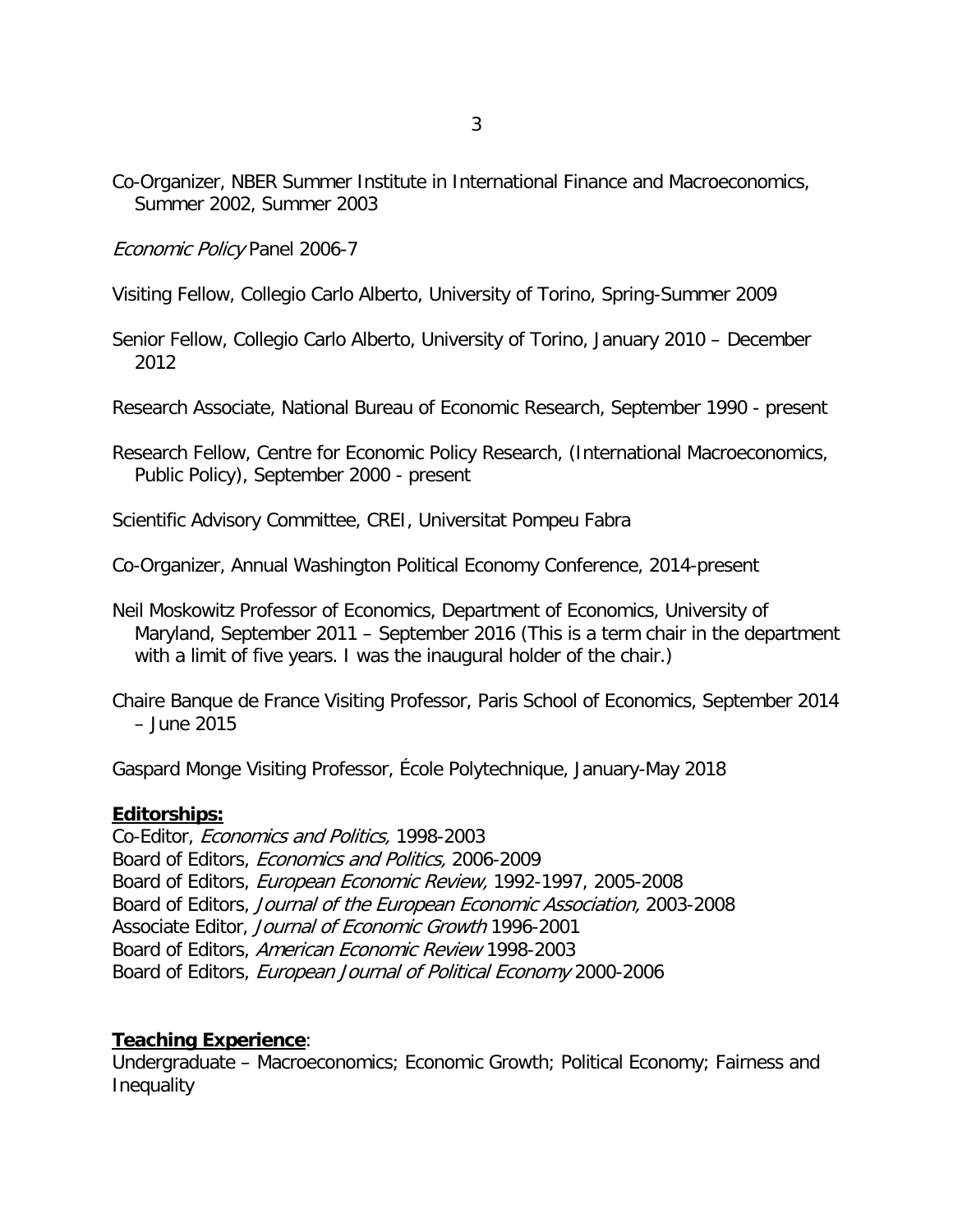MBA – Macroeconomics; Money and Banking; Public Finance

Graduate – Macroeconomic Theory; Growth Theory; Monetary Economics; International Finance; Political Economy

### **Honors and Awards**:

National Science Foundation Graduate Fellow, September 1972 - September 1975.

Stonier Fellow (American Bankers Association), September 1975 - June 1976.

- Lady Davis Research Fellow, Department of Economics, Hebrew University of Jerusalem, January - July 1981
- National Science Foundation Grant Award SBR9413355, 06/13/94 06/30/98, Award Amount: \$191,947
- Israel Science Foundation Grant Award 10/01/01 09/30/04, Award Amount: \$60,000
- Association of American Publishers Award for Best Book in Economics Published in 2000 by a Professional or Scholarly Press (Political Economy in Macroeconomics, Princeton University Press), 2001

NSF Grant Award SES 0418482, 8/1/2004 to 7/31/2007, Award Amount: \$214,059

- Graduate teaching awards at Maryland 1990, 1992, 1994, 1995, 1999, 2000, 2003, 2014
- NSF Grant Award SES 1534132 "Understanding the Behavior of Policymakers: Accountability, Other-Regarding Behavior, and Fiduciary Motivation", 8/1/2015 to 7/31/2019, Award Amount: \$290,000

Gaspard Monge Visiting Professor, École Polytechnique

### **Keynote and Plenary Speeches**

- Plenary Speaker, Eleventh World Congress of the International Economic Association, Tunis, Tunisia, December 1995
- Plenary Speaker, Oesterreichische Nationalbank East-West Conference, Vienna, Austria, November 1999
- Keynote Speaker, Economics Education and Research Consortium (EERC) Annual Conference, Moscow, December 2000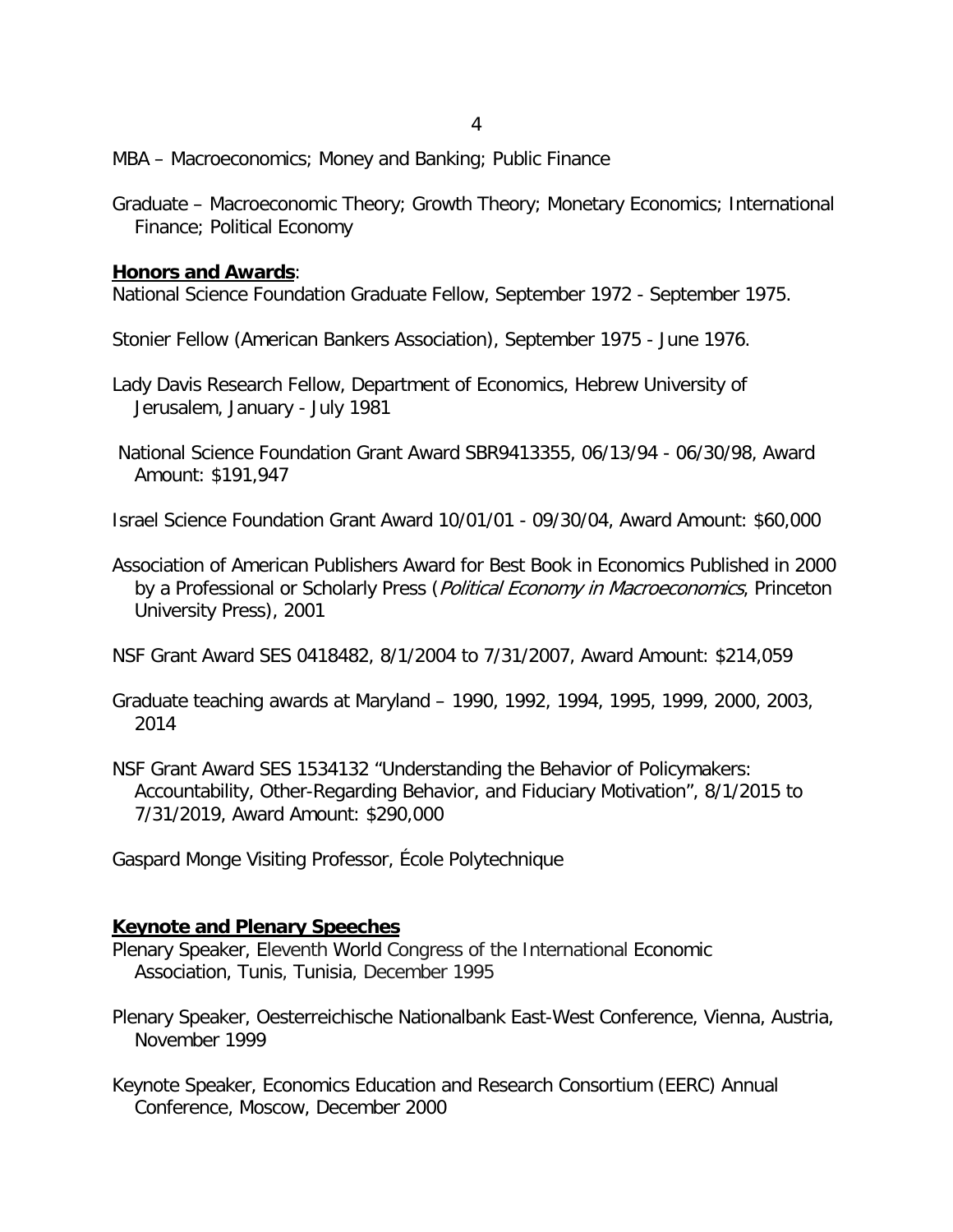- Plenary Speaker, Annual Conference, African Economic Research Consortium, Nairobi, Kenya, May 2006
- Plenary Speaker, Latin American and Caribbean Economics Association Latin American Econometrics Association Meetings, Mexico City, November 2006
- Keynote Speaker, Latin American and Caribbean Economics Association, Political Economy Network, Cartagena, Colombia, February 2007
- Keynote Speaker, Georgetown Political Economy Conference, Washington, D.C., April 2007
- Plenary Speaker, American Political Science Association, Chicago, September 2007
- Keynote Speaker, European Public Choice Society Annual Meeting, April 2009
- Keynote Speaker, European Commission Directorate General, Economic and Financial Affairs 6th Annual Research Conference, Brussels, October 2009
- Keynote Speaker, Annual Conference, Center for Economics and Econometrics, Bogazici University, Istanbul, Turkey, December 2014
- Keynote Speaker, ADRES Conference, École Polytechnique, February 2018
- Keynote Speaker, IOEA Conference, Corsica, France, May 2018

### **Books**

Political Economy in Macroeconomics, Princeton University Press, February 2000, Paperback edition, February 2002, Chinese Translation 2004, Indian subcontinent edition 2004. (Winner of the Association of American Publishers Award for Best Book in Economics published in 2000 by a Professional or Scholarly Press)

# **Articles**

1. "Government Debt, Human Capital and Bequests in a Life-Cycle Model," Journal of Political Economy, Vol. 86, No. 3 (June 1978).

2. "The Optimal Rate of Inflation Revisited," Journal of Monetary Economics, Vol. 5, No. 2 (April 1979).

3. "On Permanent Effects of Transitory Phenomena in a Simple Growth Model," Economics Letters, Vol. 3, No. 1 (1979).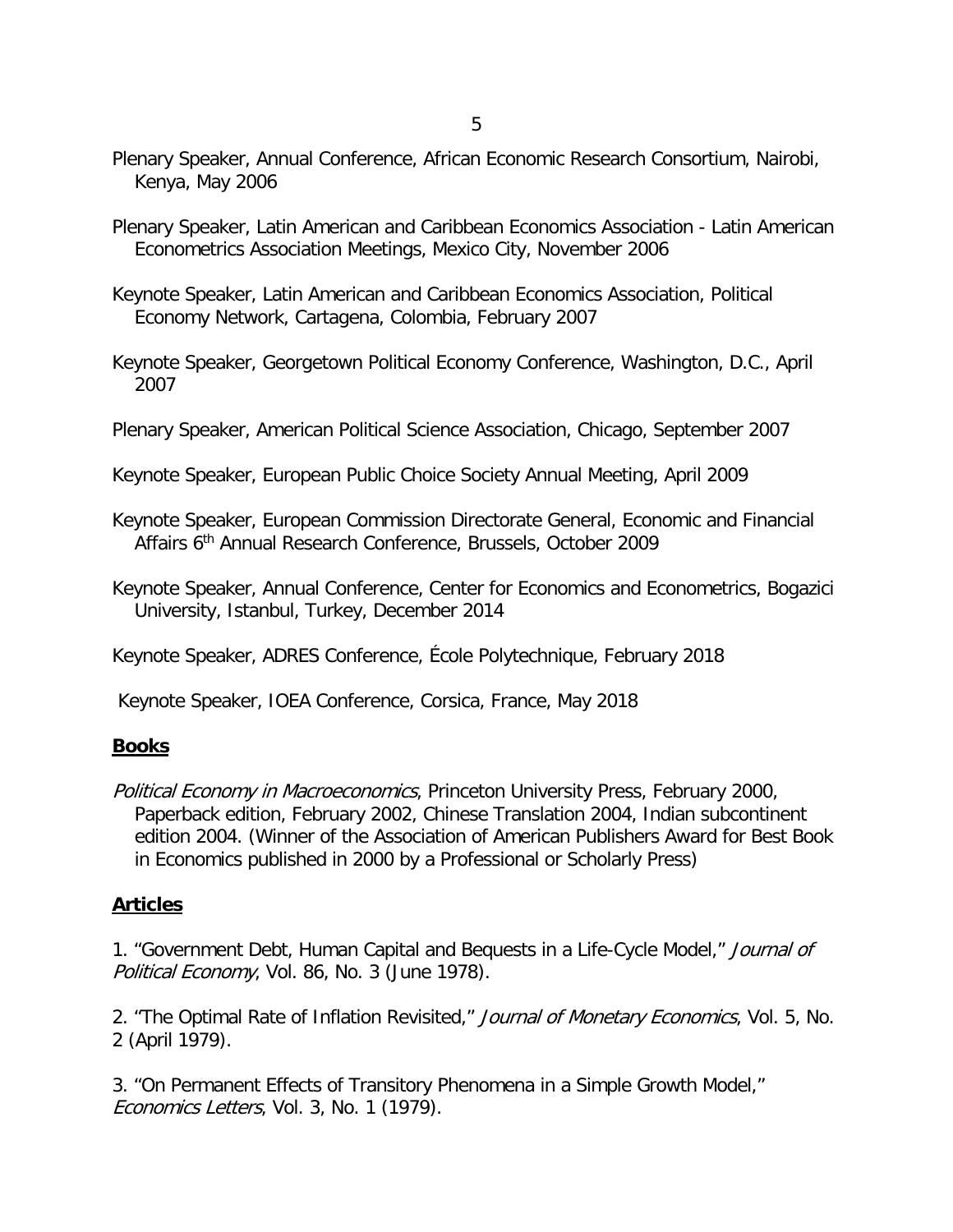4. "Recent Developments in Macroeconomic Disequilibrium Theory," *Econometrica*, Vol 48, No. 2 (March 1980).

5. "Inflation and Capital Accumulation Under a Finite Horizon," Journal of Monetary Economics, Vol. 8, No. 2 (September 1981).

6. "The Permanent Effects of Inflation on Development and Choice of Production Technique," in *Development in an Inflationary World*, A. Razin and J. Flanders, (eds.), Academic Press: New York, 1981.

7. "Unemployment in LDC's: Worker Heterogeneity, Screening, and Quantity Constraints," World Development, Vol. 10, No. 2 (December 1982).

8. "The Variable Employment Elasticity Hypothesis: Theory and Evidence," (with Daniel Hamermesh and Norman Obst), Research in Labor Economics, Vol. 6, (1984).

9. "Tight Money and Inflation: Further Results," Journal of Monetary Economics, Vol. 15, No. 1 (January 1985).

10. "A General Measure of Inflation Tax Revenues," *Economics Letters*, Vol. 17, No. 4 (1985).

11. "State Dependence in Optimal Factor Accumulation," Quarterly Journal of Economics, Vol. 100, No. 2 (May 1985).

12. "Cyclical Determinants of the Natural Level of Economic Activity," International Economic Review, Vol. 26, No. 2 (June 1985).

13. "Optimal Minimum Wage Legislation," *Economic Journal*, Vol. 96, No. 3 (September 1986).

14. "Reciprocal Externality Models of Low Employment," European Economic Review, Vol. 31, No. 1/2 (February/March 1987).

15. "Stabilization with Exchange Rate Management," (with Elhanan Helpman), *Quarterly* Journal of Economics, Vol. 102, No. 4 (November 1987).

16. "Inflation, Indexation and Wage Dispersion," (with Daniel Hamermesh), *Economics* Letters, Vol. 25, (1987).

17. "The Effect of Policy Anticipations on Stabilization Programs," (with Elhanan Helpman), *European Economic Review*, Vol. 32, No. 2 (May 1988).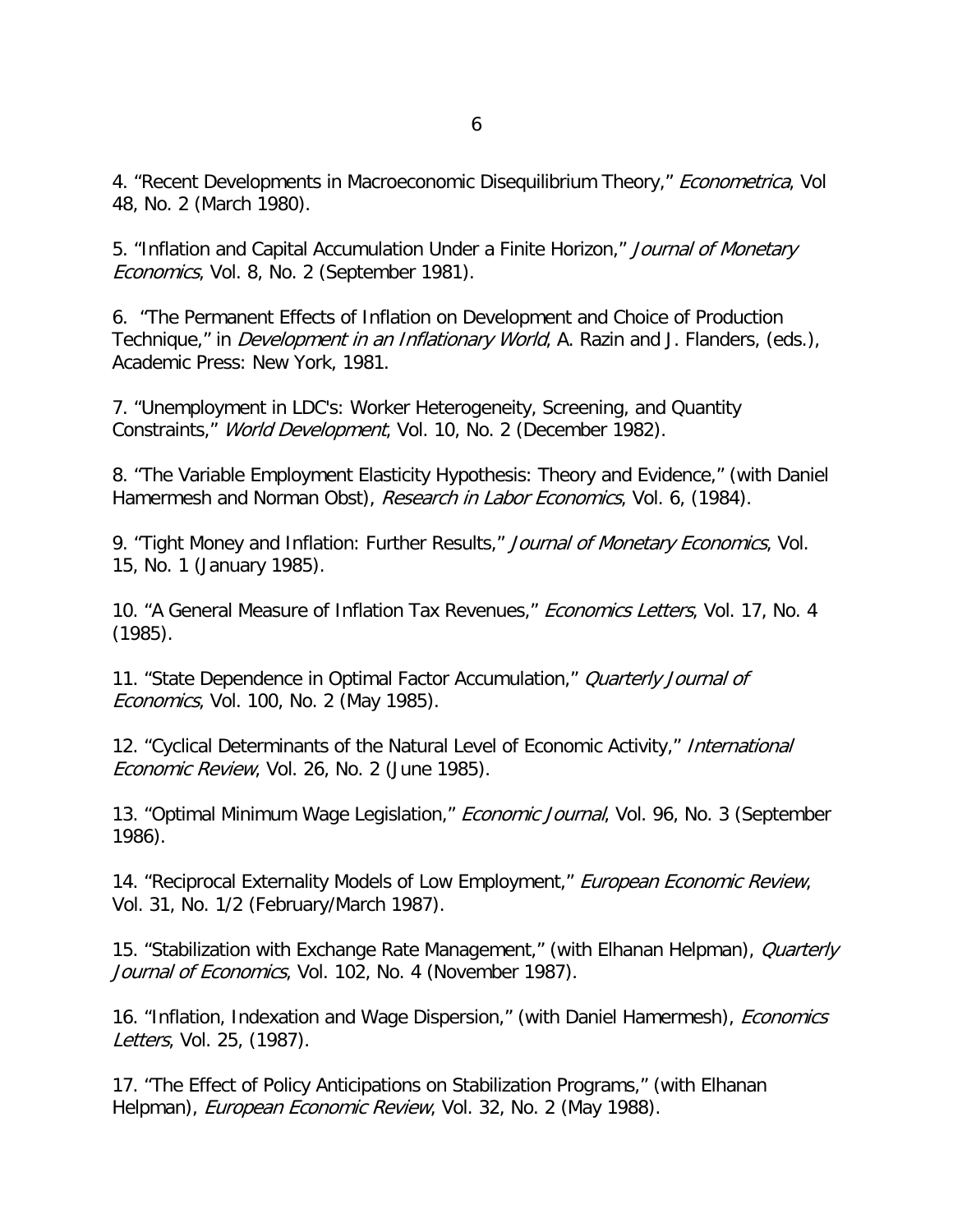18. "Self-Fulfilling Optimism in a Trade Friction Model of the Business Cycle," American Economic Review, Vol. 78, No. 2 (May 1988).

19. "On the Organization of Rural Markets and the Process of Economic Development," (with Zvi Eckstein), American Economic Review, Vol. 78, No. 3 (June 1988).

20. "Future Stabilization and Inflation," (with Elhanan Helpman), in *Finance Constraints*, Expectations, and Macroeconomics, M. Kohn and S.C. Tsiang, (eds.), Oxford University Press: Oxford, 1988.

21. "Stabilization with Exchange Rate Management under Uncertainty," (with Elhanan Helpman), in *Economic Effects of the Government Budget*, E. Helpman, A. Razin, and E. Sadka (eds.), MIT Press: Cambridge, MA., 1988.

22. "Monetary Policy, Seigniorage, and Capital Controls in an Open Economy," in A European Central Bank?, M. de Cecco and A Giovannini (eds.), Cambridge University Press: Cambridge, 1989.

23. "Inflationary Consequences of Uncertain Macroeconomic Policy," (with Elhanan Helpman), Review of Economic Studies, vol. 57, no. 1 (January 1990).

24. "Threshold Externalities in Economic Development", (with Costas Azariadis), Quarterly Journal of Economics, Vol. 105, no. 2 (May 1990). Reprinted in Gene Grossman (ed.), Economic Growth: Theory and Evidence (International Library of Critical Writings in Economics), Hants, U.K.: Edgar Elgar, 1996.

25. "The Persistence of Unemployment in a Dynamic Insider-Outsider Model," (with Nils Gottfries) in G. Fishelson and Y. Weiss (eds.), Advances in the Theory and Measurement of Unemployment, Macmillan: London, 1990.

26. "Can Restrictions on Banking Replace Fiscal Austerity?," in Aspects of Central Bank Policymaking, Z. Eckstein (ed.), Springer-Verlag, 1991.

27. "Why are Stabilizations Delayed?," (with Alberto Alesina), American Economic Review, Vol. 81, no. 5 (December 1991).

Reprinted in T. Persson and G. Tabellini (eds.), Monetary and Fiscal Policy, volume 2: Politics, Cambridge, MA: MIT Press, 1994.

Reprinted in F. Sturzenegger and M. Tommasi (eds.), The Political Economy of Reform, Cambridge, MA: MIT Press, 1998.

28. "Endogenous Business Cycles with Self-Fulfilling Optimism: A Model with Entry," in Chaos and Cycles in Economic Equilibrium, J. Benhabib (ed.), Princeton University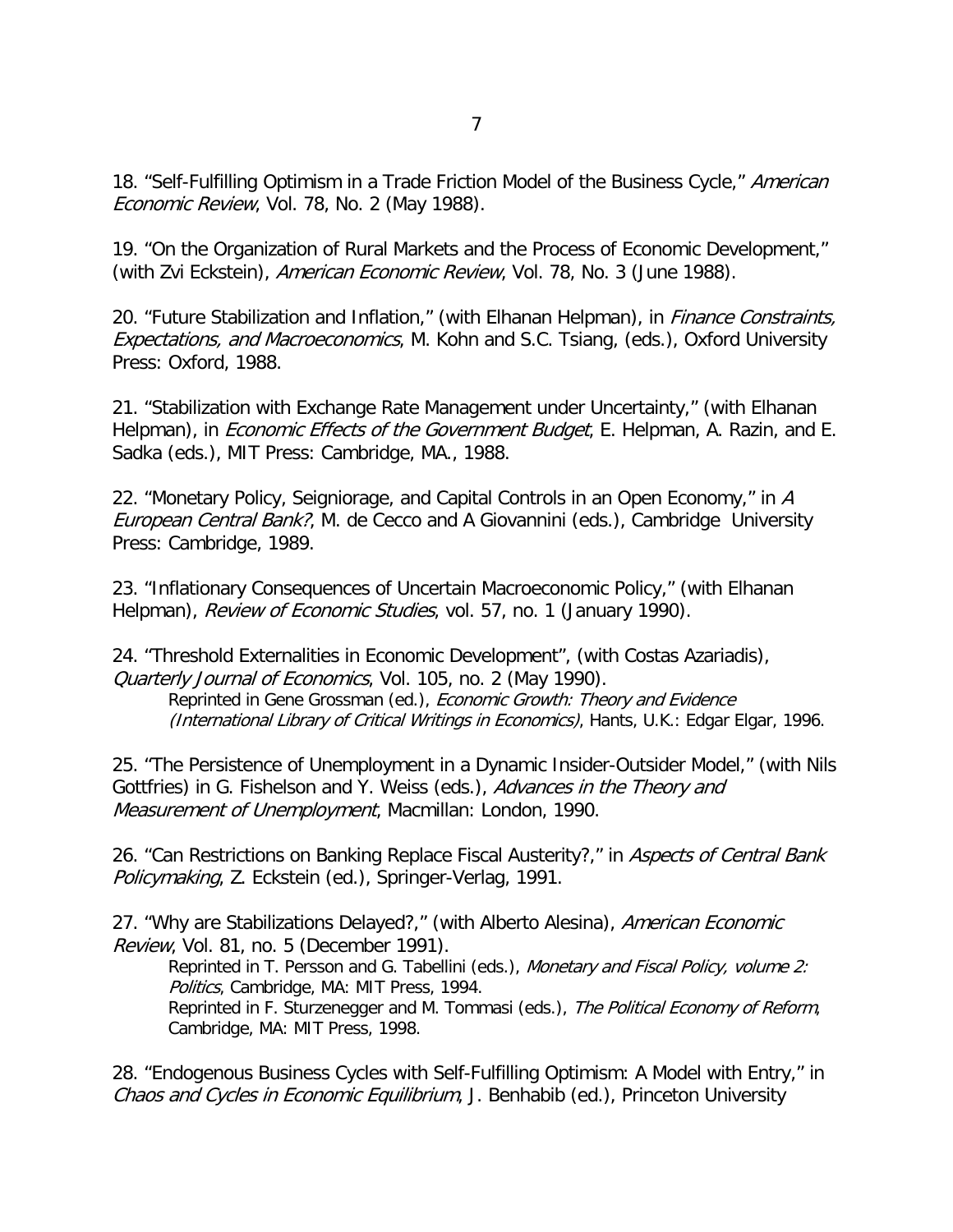Press: Princeton NJ, 1992. (This is a revised and extended version of the May 1988 AER paper).

29. "Trigger Points and Budget Cuts – Explaining the Effects of Fiscal Austerity," (with Giuseppe Bertola), American Economic Review, Vol. 83, no. 1 (March 1993).

30. "The Benefits of Crises for Economic Reform," (with Vittorio Grilli), American Economic Review, Vol. 83, no. 3 (June 1993).

Reprinted in F. Sturzenegger and M. Tommasi (eds.), The Political Economy of Reform, Cambridge, MA: MIT Press, 1998.

31. "Endogenous Fertility in Models of Growth," (with Costas Azariadis), Revista de Analisis Economico, Vol. 8, no. 1 (June 1993).

32. "Seniority Rules and the Persistence of Unemployment," (with Nils Gottfries), Oxford Economic Papers, Vol. 46, no. 2 (April 1994).

33. "Credibility of Policies versus Credibility of Policymakers," (with Paul Masson), Quarterly Journal of Economics, Vol. 109, no. 3 (August 1994).

34. "Will Government Policy Magnify Capital Flow Volatility?," (with Giuseppe Bertola), in Leiderman, L. and A. Razin, (eds.), Capital Mobility: The Impact on Consumption, Investment and Growth, Cambridge University Press, 1994.

35. "The Political Economy of Delayed Reform," Journal of Policy Reform, Vol. 1, no. 1 (June 1996).

(Translation published in Russian as "Pochemu Otkladibayutsa Reformi, Teoriticheski Analiz," Economica i Matematicheskiye Metodi, vol. 31, no. 3, 1995.) Reprinted in F. Sturzenegger and M. Tommasi (eds.), The Political Economy of Reform, Cambridge, MA: MIT Press, 1998.

36. "Capital Account Liberalization as a Signal," (with Leonardo Bartolini), American Economic Review, Vol. 87, no. 1 (March 1997).

Reprinted in Atish Ghosh, Jonathan Ostry, and Mahvash S. Qureshi (eds.), Capital Controls, Hants, U.K.: Edgar Elgar, forthcoming.

37. "When Liberal Policies Reflect External Shocks, What Do We Learn?," (with Leonardo Bartolini), Journal of International Economics, Vol. 42, no 3-4 (May 1997).

38. "Policy Signaling in the Open Economy: A Re-Examination," in H. Wolf (ed.), Contemporary Economic Development Reviewed, vol. 5, Macroeconomic Policy and Financial Systems, London: Macmillan, 1997.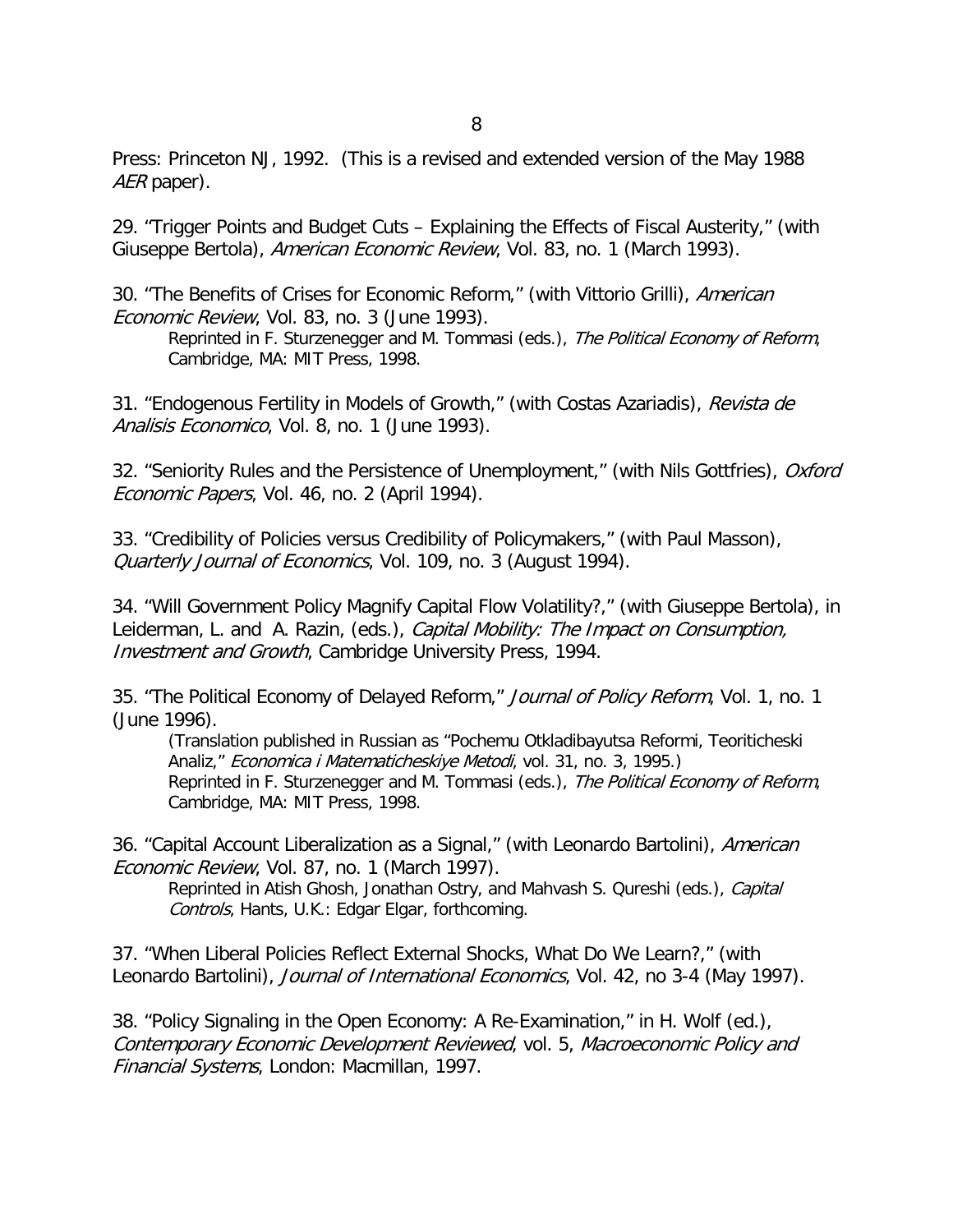9

39. "Towards a Political-Economic Theory of Domestic Debt," in G. Calvo and M. King (eds.), The Debt Burden and its Consequences for Monetary Policy, London: Macmillan: London, 1998.

40. "Uncertain Duration of Reform: Dynamic Implications," (with Guillermo Calvo), Journal of Macroeconomic Dynamics, Vol 2, no. 4 (December 1998).

41. "Revelation Uncertainty and Irreversible Investment," (with Plutarchos Sakellaris), Journal of Macroeconomic Dynamics, Vol. 3, no. 3 (September 1999).

42. "Central Bank Independence and the Political Business Cycle," in M. Blejer and M. Skreb (eds.), Major Issues in Central Banking, Monetary Policies, and Implications for Transition Economies, Cambridge University Press, 1999.

43. "Interest Rate and Borrowing Defense Against Speculative Attack," Carnegie-Rochester Conference Series on Public Policy 53, 2000.

44. "Political Contagion in Currency Crises," in P. Krugman (ed.), Currency Crises, Chicago: University of Chicago Press, 2000.

Reprinted in M. Dungey and D. Tambakis (eds.), *Identifying International Financial* Contagion: Progress and Challenges, Cambridge University Press, 2005

45. "The Political Business Cycle After 25 Years," NBER Macroeconomics Annual 2000, Cambridge MA: MIT Press, 2001.

46. "Do Crises Induce Reforms? Some Empirical Tests of Conventional Wisdom" (with William Easterly), *Economics and Politics*, Vol. 13, no. 2 (July, 2001).

47. "How Does Politics Affect Economic Outcomes? Insights from "New" Political Economy", The Political Economist, Spring 2001.

48. "Conditionality and Ownership in IMF Lending: A Political Economy Approach" IMF Staff Papers (Special Issue), Vol. 49 (2002).

Reprinted in G. Ranis and J. Vreeland (eds.), Globalization and the Nation State: The Impact of the IMF and the World Bank, New Haven: Yale University Press, 2005. Reprinted in G. Bird and D. Rowlands (eds.), The International Monetary Fund And The World Economy (International Library of Critical Writings in Economics), Hants, U.K.: Edgar Elgar, 2007.

49. "Central Bank Independence, Democracy, and Dollarization" Journal of Applied Economics, Vol. 5, no. 1 (May 2002).

50. "Interest Rate Defense Against Speculative Attack as a Signal: A Primer," in M.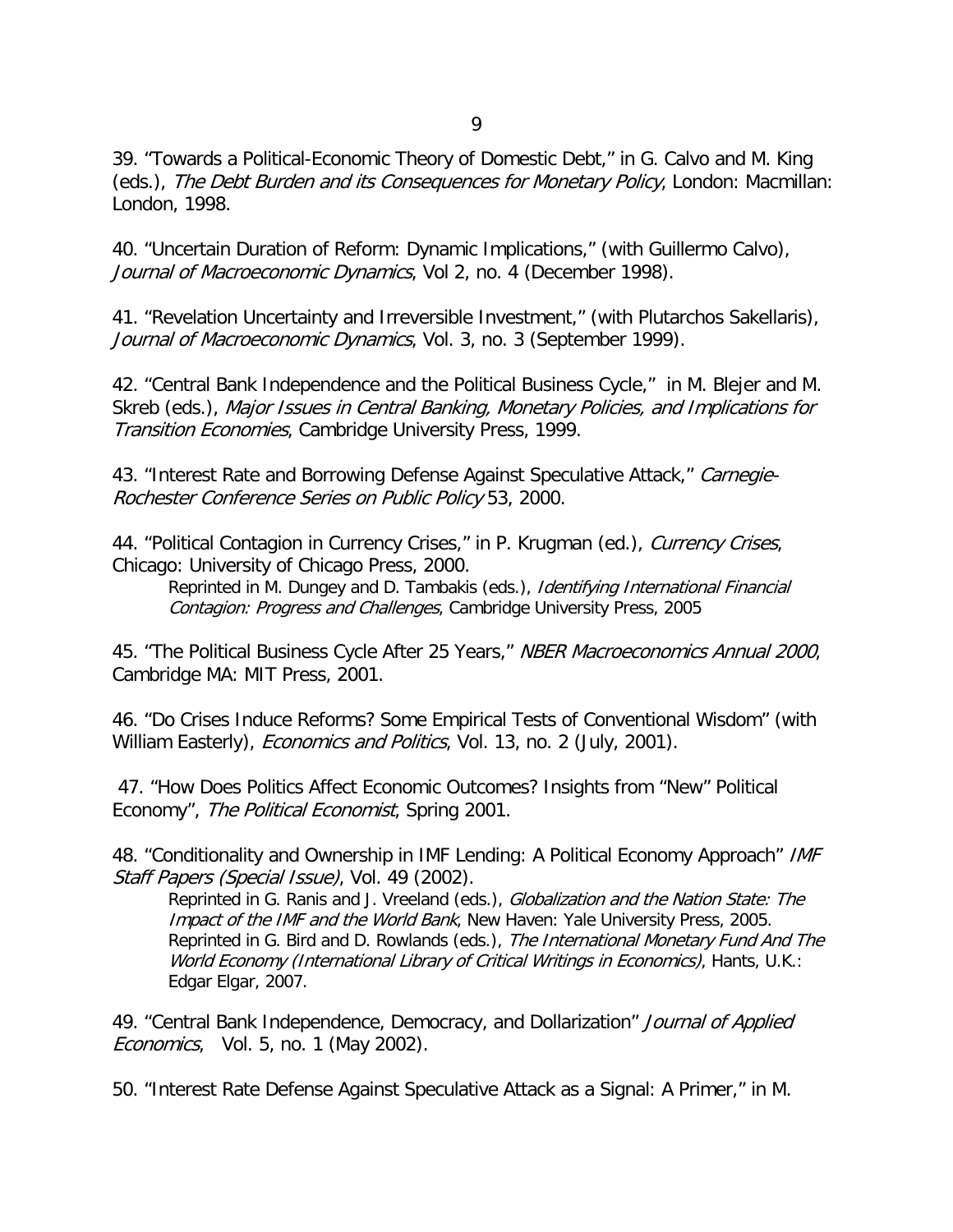Dooley and J. Frankel (eds.), Managing Currency Crises in Emerging Markets, Chicago: University of Chicago Press (for NBER), 2003.

51. "Fiscal Rules From A Political Economy Perspective," in G. Kopits (ed.), Rules-Based Fiscal Policy in Emerging Markets: Background, Analysis and Prospects, New York: Palgrave Macmillan, 2004.

52. "Political Budget Cycles in New Versus Established Democracies" (with Adi Brender), Journal of Monetary Economics, Vol. 52, No. 7 (October 2005).

53. "Political Implications of Fiscal Performance in OECD Countries," (with Adi Brender) in Fiscal Indicators, Rome: Banca D'Italia, 2006.

54. "A Simple Test of the Effect of Interest Rate Defense," (with Stefan Hubrich), Journal of the Japanese and International Economies, Vol. 20. No. 4, (December 2006).

55. "Political Contribution Caps and Lobby Formation: Theory and Evidence," (with Nuno Limão and Thomas Stratmann), Journal of Public Economics, Vol. 91, No. 3-4 (April 2007).

56. "Electoral Fiscal Policy in New, Old, and Fragile Democracies," (with Adi Brender), Comparative Economic Studies 49, (2007).

57. "A Bargaining Theory of Inefficient Redistribution Policies," (with Nuno Limão), International Economic Review, Vol. 49, No. 2 (May 2008).

58. "Is There a Different Political Economy for Developing Countries? – Issues, Perspectives, and Methodology," Journal of African Economies 17, Supplement 1 (Special Issue), 2008.

59. "Political Budget Cycles," in S.N. Durlauf and L.E. Blume, eds., in The New Palgrave Dictionary of Economics (2<sup>nd</sup> edition), London and New York: Macmillan Palgrave, 2008.

60. "Political Business Cycles," in S.N. Durlauf and L.E. Blume, eds., in The New Palgrave Dictionary of Economics ( $2^{nd}$  edition), London and New York: Macmillan Palgrave, 2008.

61. "Can Public Discussion Enhance Program 'Ownership'?," (with Peter Isard), in C. Reinhart, A. Velasco, and C. A. Vegh, eds., Money, Crises, and Transition: Essays in Honor of Guillermo Calvo, Cambridge, MA: MIT Press, 2008.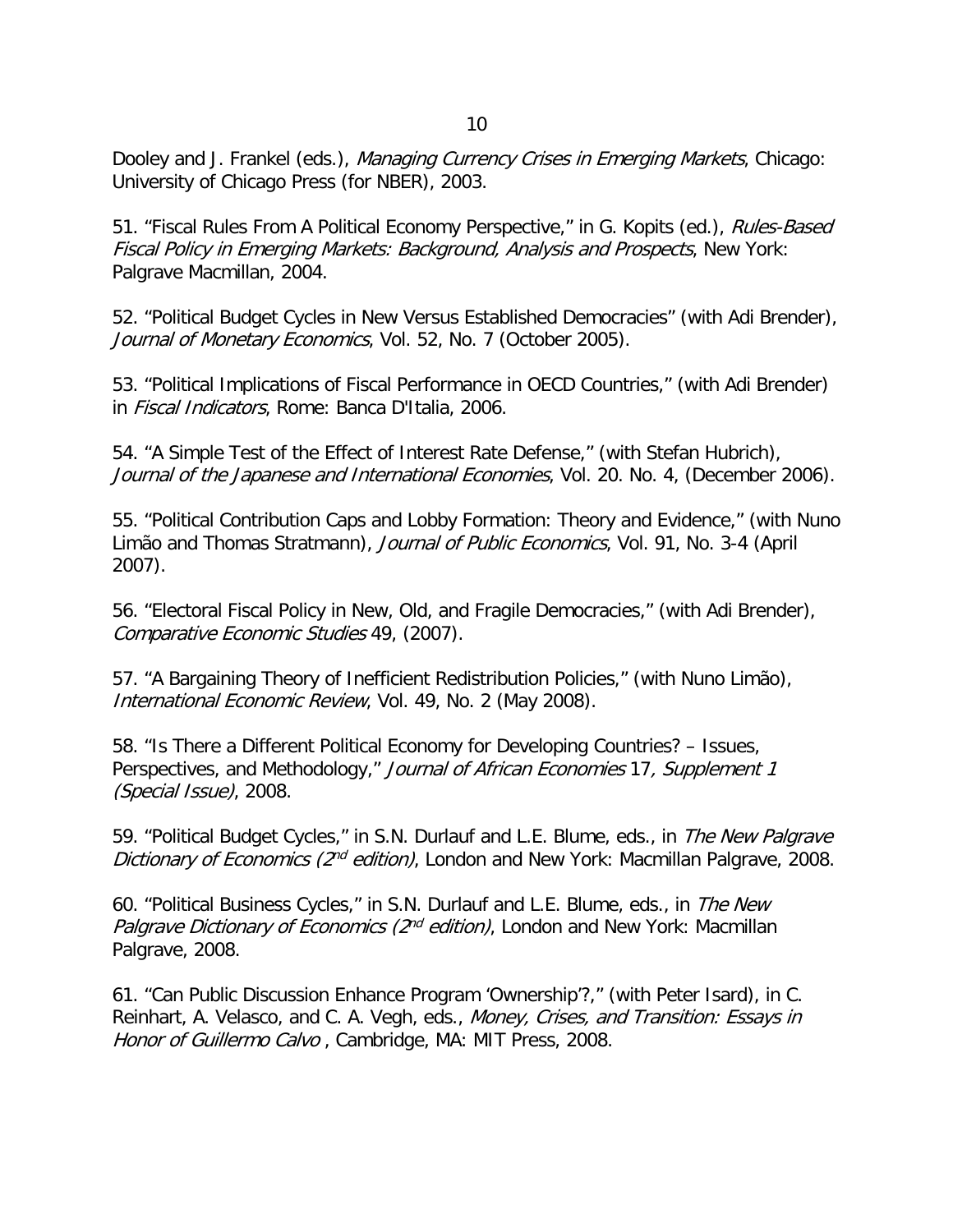62. "How Do Budget Deficits and Economic Growth Affect Reelection Prospects? – Evidence from a Large Panel of Countries," (with Adi Brender), American Economic Review, vol. 98, No. 5 (December 2008).

63. "Consolidation of New Democracy, Mass Attitudes, and Clientelism," (with Adi Brender), American Economic Review Papers and Proceeedings, vol. 99, no. 2 (May 2009).

64. "Electoral Manipulation via Voter-Friendly Spending: Theory and Evidence," (with Marcela Eslava), *Journal of Development Economics*, vol. 92, no. 1 (May 2010).

65. "Elections, Leaders, and the Composition of Government Spending," (with Adi Brender), *Journal of Public Economics* vol. 97, no. 1 (January 2013)

66. "A Structural Model of Electoral Accountability," (with Boragan Aruoba and Razvan Vlaicu), International Economic Review, forthcoming

# **Comments, Book Reviews, and Other Publications**

67. Review of Blinder, Toward an Economic Theory of Income Distribution, in Journal of Business, Vol. 51, No. 3 (July 1978).

68. Review of McKinnon, Money and Finance in Economic Growth and Development, in Journal of Political Economy, Vol. 87, No. 4 (August 1979).

69. "Disequilibrium Dynamics with Inventories and Anticipatory Price Setting: Discussion," *European Economic Review*, Vol. 16, No 1 (May 1981).

70. "Stabilization Policy in Open Economies – Introductory Remarks," *European* Economic Review, Vol. 32, No. 2 (May 1988).

71. "On the Organization of Rural Markets and the Process of Economic Development: Reply," (co-authored with Zvi Eckstein), American Economic Review, Vol. 79, No. 5 (December 1989).

72. "Indexation and Maturity of Government Bonds: Discussion," in Public Debt Management: Theory and History, R. Dornbusch and M. Draghi (eds.), Cambridge University Press: Cambridge, 1990.

73. "Can Severe Fiscal Contractions be Expansionary?: Comment," in *NBER* Macroeconomics Annual 1990, O.J. Blanchard and S. Fischer (eds.), MIT Press: Cambridge, MA., 1991.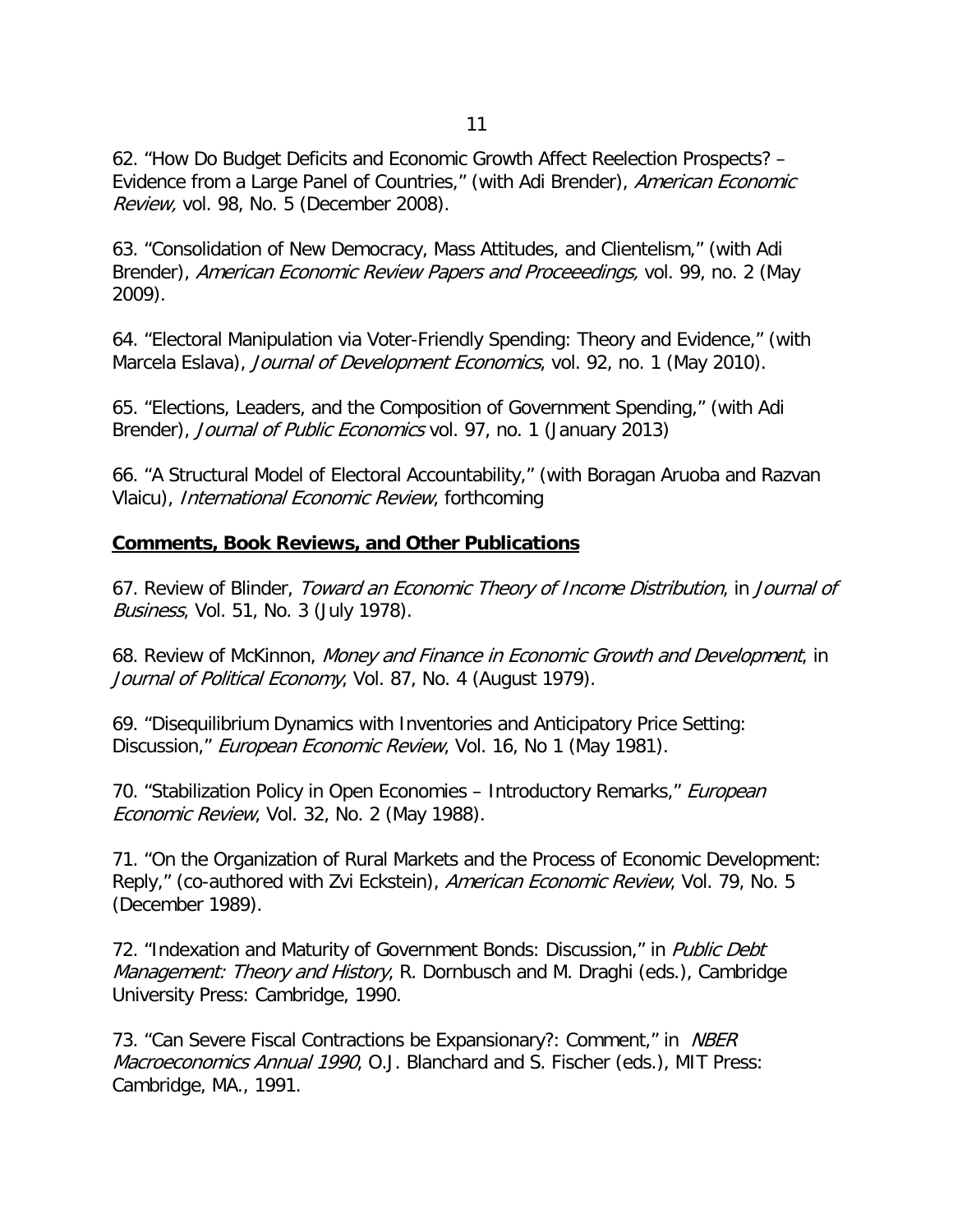74. "Budget Deficits and Government Accounting: Comment," in *Carnegie-Rochester* Conference Series, vol. 37, December 1992.

75. Review of Alesina, Roubini, and Cohen, *Political Cycles and the Macroeconomy*, in Journal of Economic Literature, June 1999.

76. "Discussion of Kessing, Konrad, and Kotsogiannis, 'Foreign Direct Investment and the Dark Side of Decentralization'," Economic Policy 49, January 2007.

77. Review of Acemoglu and Robinson, *Economic Origins of Dictatorship and* Democracy, Economic Journal 117. 2007.

78. "Discussion of Easterly, 'Are Aid Agencies Improving?'," in *Economic Policy* 52, October 2007.

79. "Political Economy and Economic Development in Africa: An Overview," (with Olu Ajakaiye and Joseph Karugia), Journal of African Economies 17, Supplement 1 (Special Issue), 2008.

80. "Discussion of Ayuso-i-Casals, Debrun, Kumar, Moulin, and Turrini, 'Tied to the mast? – The role of national fiscal rules in the European Union'," in *Economic Policy* 54, April 2008.

81. "Discussion of Saint-Paul, "Toward a Political Economy of Macroeconomic Thinking", NBER International Seminar on Macroeconomics 2011, University of Chicago Press, 2012.

**Working Papers** [http://econweb.umd.edu/~drazen/Working\\_Papers.html](http://econweb.umd.edu/%7Edrazen/Working_Papers.html)

"What Does One Gain By Cutting Off Foreign Aid?," working paper.

"'Lying Low' During Elections: Political Pressure and Monetary Accommodation," working paper.

"Why Emergency Lending Facilities Go Unused," (with Leonardo Bartolini), 2004 SED Meeting Paper 746.

"Pork Barrel Cycles," (with Marcela Eslava), NBER Working Paper 12190.

"Why is Economic Policy Different in New Democracies? Affecting Attitudes About Democracy," (with Adi Brender), NBER Working Paper 13457.